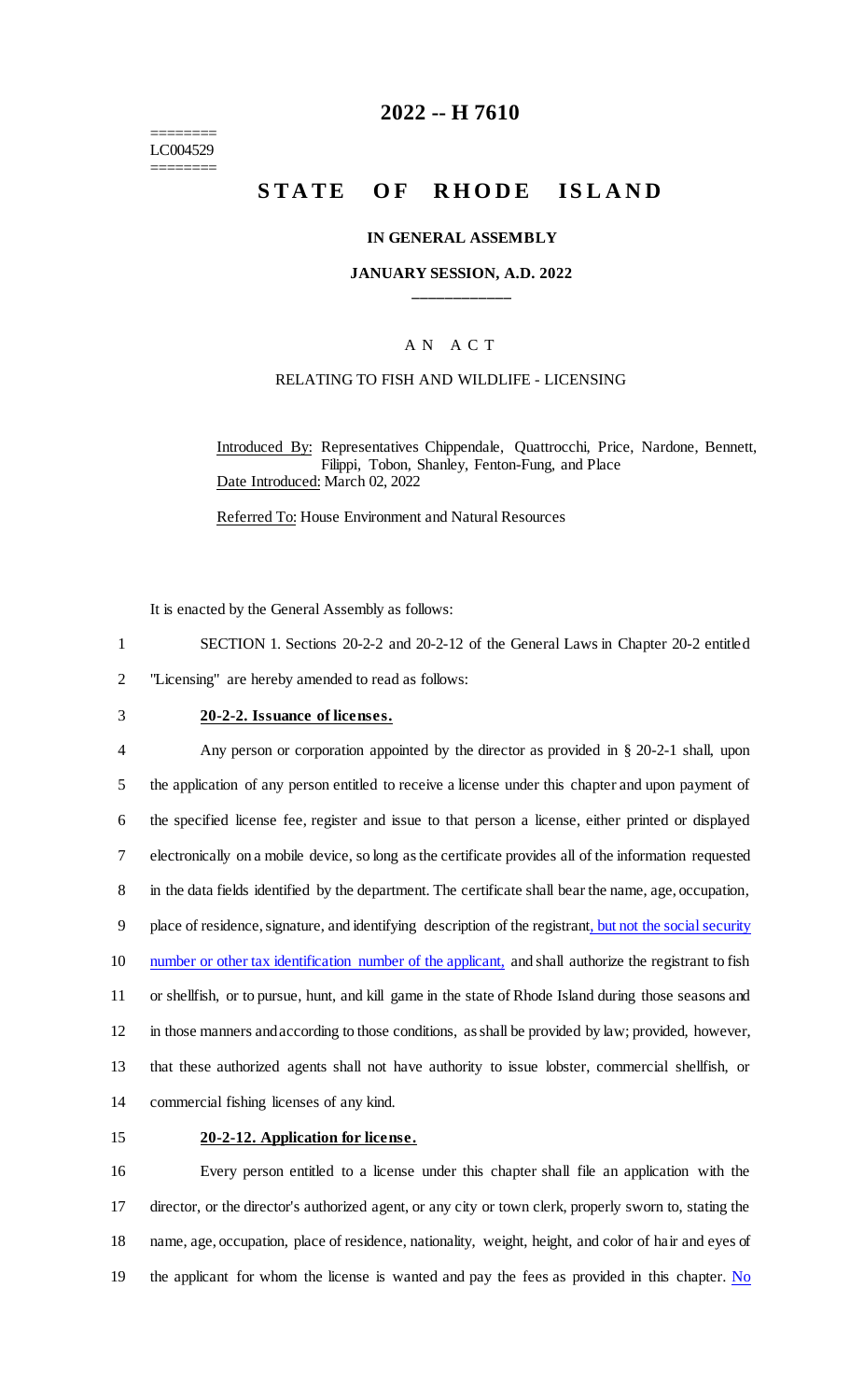- 1 application shall require that the applicant provide their social security number or other tax
- 2 identification number. All licenses issued under this chapter shall be valid only for the calendar
- 3 year of issuance, unless otherwise specified in this title or in the rules and regulations adopted
- 4 pursuant to this title.
- 5 SECTION 2. This act shall take effect upon passage.

======== LC004529 ========